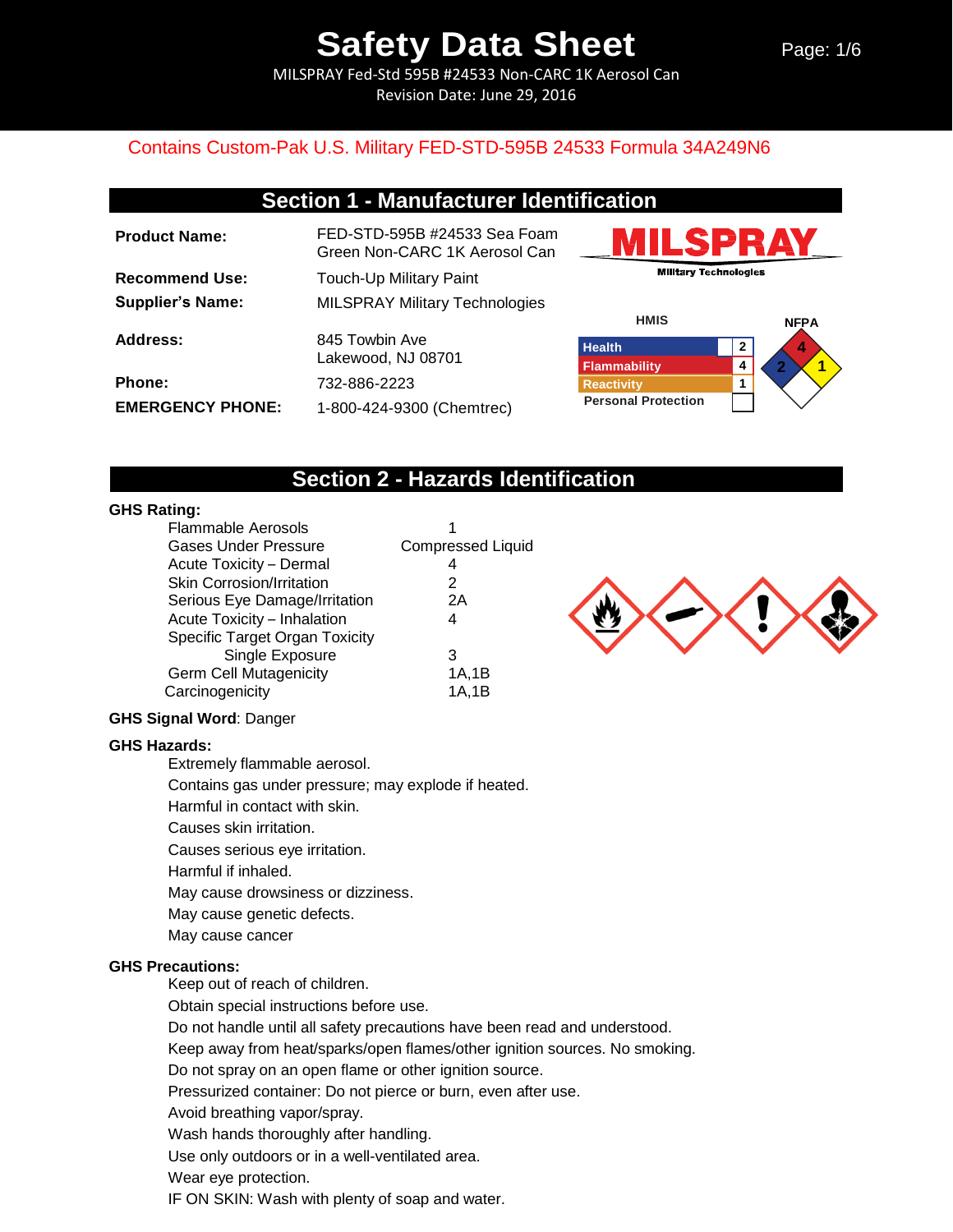MILSPRAY Fed-Std 595B #24533 Non-CARC 1K Aerosol Can Revision Date: June 29, 2016

IF INHALED: Remove victim to fresh air and keep comfortable for breathing.

IF IN EYES: Rinse cautiously with water for several minutes. Remove contact lenses, if present and easy to do.

Call a POISON CENTER/doctor if you feel unwell.

If eye irritation persists: Get medical advice/attention.

Store in a well-ventilated place. Keep container tightly closed when not in use.

Store in a well-ventilated place. Protect from sunlight. Do not expose to temperatures exceeding 50 degrees C/122 degrees F.

Dispose of contents/container in accordance with local/regional/national regulations.

## **Section 3 - Composition/Information on Ingredients**

| <b>Product Name</b>         | CAS#           | $%$ by<br>weight |
|-----------------------------|----------------|------------------|
| acetone                     | 67-64-1        | 35.5             |
| propane                     | 74-98-6        | 16.3             |
| xylene                      | 1330-20-7      | 9.2              |
| n-butane                    | 106-97-8       | 7.7              |
| n-butyl acetate             | 123-86-4       | 6.9              |
| titanium dioxide            | 13463-67-7     | 5.8              |
| ethylbenzene                | $100 - 41 - 4$ | 2.2              |
| PM acetate                  | 108-65-6       | 0.8              |
| ethyl ester                 | 763-69-9       | 0.5              |
| ethyl acetate               | 141-78-6       | 0.4              |
| aliphatic petroleum naphtha | 64742-48-9     | 0.2              |

## **Section 4 - First Aid Measures**

**EYE CONTACT**: If in eyes: Rinse cautiously with water for several minutes. Remove contact lenses, if present and easy to do. Continue rinsing. If eye irritation persists: Get medical advice/attention.

**INHALATION:** If inhaled: Move person to fresh air and keep in comfortable position for breathing. If breathing difficulty persists: Get medical advice/attention.

**SKIN CONTACT:** If on skin: Wash with plenty of soap and water. Remove contaminated clothing and wash before reuse. If skin irritation persists: Get medical advice/attention.

**INGESTION:** If swallowed: Immediately call a poison center/doctor. Do NOT induce vomiting unless directed to do so by medical personnel.

#### **MOST IMPORTANT SYMPTOMS AND EFFECTS, BOTH ACUTE AND DELAYED:**

See Section 11: Toxicological Information and effects.

**INDICATION OF ANY IMMEDIATE MEDICAL ATTENTION AND SPECIAL TREATMENT REQUIRED** Treat symptomatically.

## **Section 5 - Fire Fighting Measures**

**SUITABLE EXTINGUISHING MEDIA:** CO2 (Carbon Dioxide), dry chemical, or water fog.

**UNSUITABLE EXTINGUISHING MEDIA:** Water spray may be unsuitable. However, if water is used, fog nozzles are preferable. Water may be used to cool closed containers to prevent pressure build-up and possible explosion when exposed to extreme heat.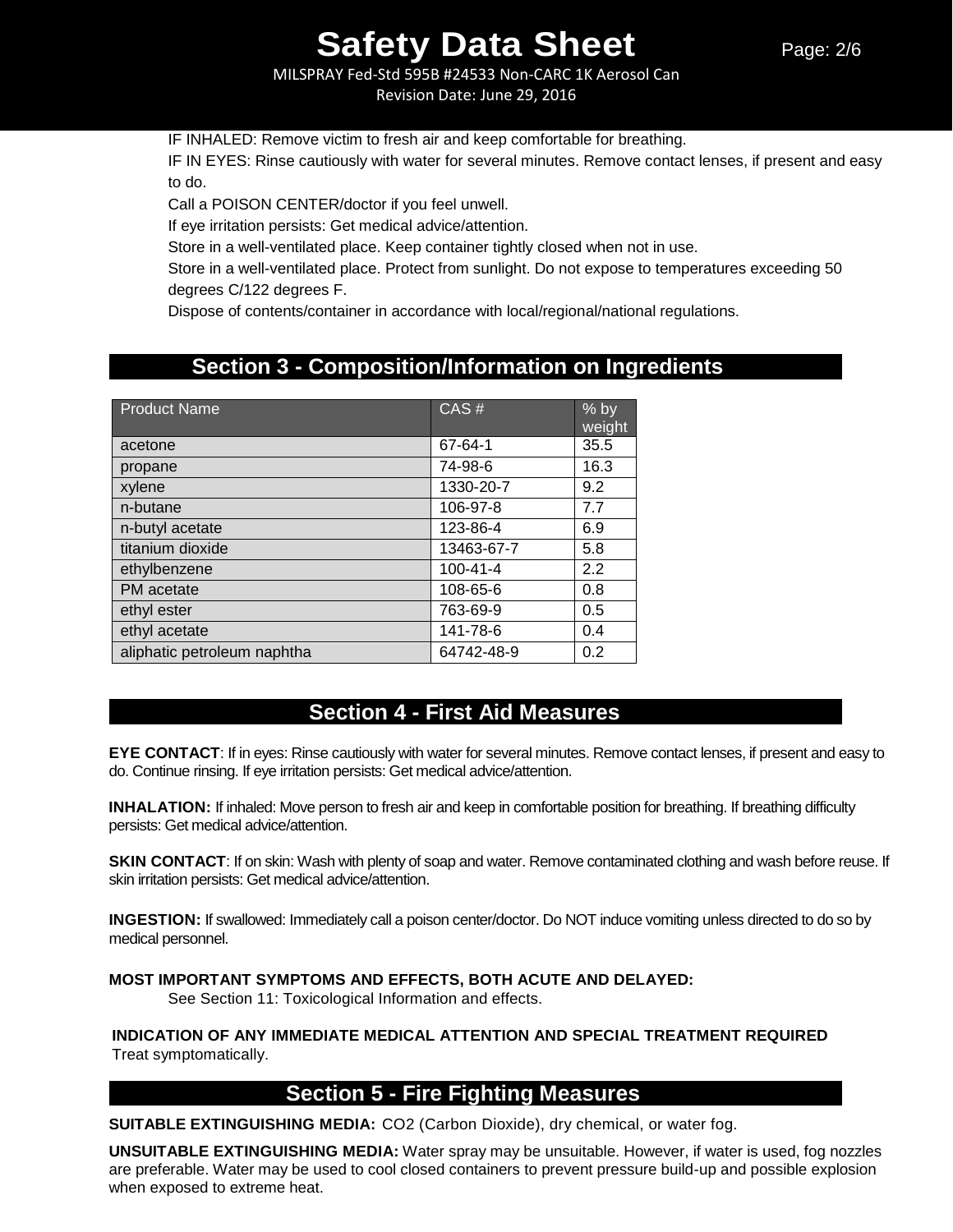MILSPRAY Fed-Std 595B #24533 Non-CARC 1K Aerosol Can Revision Date: June 29, 2016

**SPECIFIC HAZARDS ARISING FROM CHEMICAL:** Closed containers exposed to heat from fire may build pressure and explode. Products of combustion may include but are not limited to: oxides of carbon.

**PRODUCTS OF COMBUSTION:** Not available.

**PRODUCTS OF DECOMPOSITION:** Not available.

**FIRE FIGHTING PROCEDURES:** Not available.

**SPECIAL PROTECTIVE EQUIPMENT FOR FIRE**-**FIGHTERS:** Full protective equipment including self-contained breathing apparatus should be used.

## **Section 6 - Accidental Release Measures**

**PERSONAL PRECAUTIONS:** Use personal protection recommended in Section 8.

**ENVIRONMENTAL PRECAUTIONS:** Prevent contamination of soil/ground, waterways, drains, and sewers.

**METHODS OF CONTAINMENT:** Absorb spilled liquid in suitable material.

**EMERGENCY RESPONDERS:** Not available.

**NON-EMERGENCY PERSONNEL:** Not available.

**METHODS OF CLEAN-UP:** Use spark-proof tools to sweep or scrape up, containerize, and dispose of properly.

**OTHER INFORMATION:** Ensure adequate ventilation.

## **Section 7 - Handling and Storage**

**HANDLING**: Vapors may ignite explosively. Prevent buildup of vapors. Keep from sparks, heat, flame or other heat sources. Do not smoke. Turn off pilot lights, heaters, electric motors and other sources of ignition during use and until all vapors are gone. Do not puncture or incinerate/burn container. Keep container tightly closed while not in use.

**STORAGE:** Store in dry, well-ventilated area and in accordance with federal, state, and local regulations. Do not expose to heat or store at temperatures above 50 degrees C / 122 degrees F. If storing in cold temperatures, allow product to warm to room temperature before use. Keep container tightly closed and away from heat and sunlight when not in use.

| Product Name                | <b>OSHA PEL-TWA</b> | <b>ACGIH TLV-STEL</b> | <b>ACGIH TLV-TWA</b> |
|-----------------------------|---------------------|-----------------------|----------------------|
| acetone                     | 1000 ppm            | 750 ppm               | 500 ppm              |
| propane                     | 1000 ppm            | 1800 ppm              | 2500 ppm             |
| xylene                      | 100 ppm             | 150 ppm               | 100 ppm              |
| n-butane                    | 800 ppm             | N/E                   | 800 ppm              |
| titanium dioxide            | 15 mg/m3 ppm        | N/E                   | 10 mg/m3 ppm         |
| ethylbenzene                | 100 ppm             | $125$ ppm             | 100 ppm              |
| PM acetate                  | N/E                 | N/E                   | N/E                  |
| n-butyl acetate             | 150 ppm             | 200 ppm               | 150 ppm              |
| ethyl ester                 | N/E                 | 100 ppm               | 50 ppm               |
| ethyl acetate               | 400 ppm             | N/E                   | 400 ppm              |
| aliphatic petroleum naphtha | 500 ppm             | N/E                   | 100 ppm              |

## **Section 8 - Exposure Controls/Personal Protection**

**ENGINEERING CONTROLS:** Provide adequate ventilation to keep air contamination below OSHA permissible exposure limits and ACGIH TLV exposure levels.

**ENVIRONMENTAL CONTROLS:** Not available.

**EYE PROTECTION**: Wear safety glasses with side shields. Have eye wash facilities immediately available.

**SKIN PROTECTION:** Wear chemical resistant gloves if contact is likely.

**RESPIRATORY PROTECTION**: Use NIOSH-approved air-purifying respirator with organic cartridge or canister if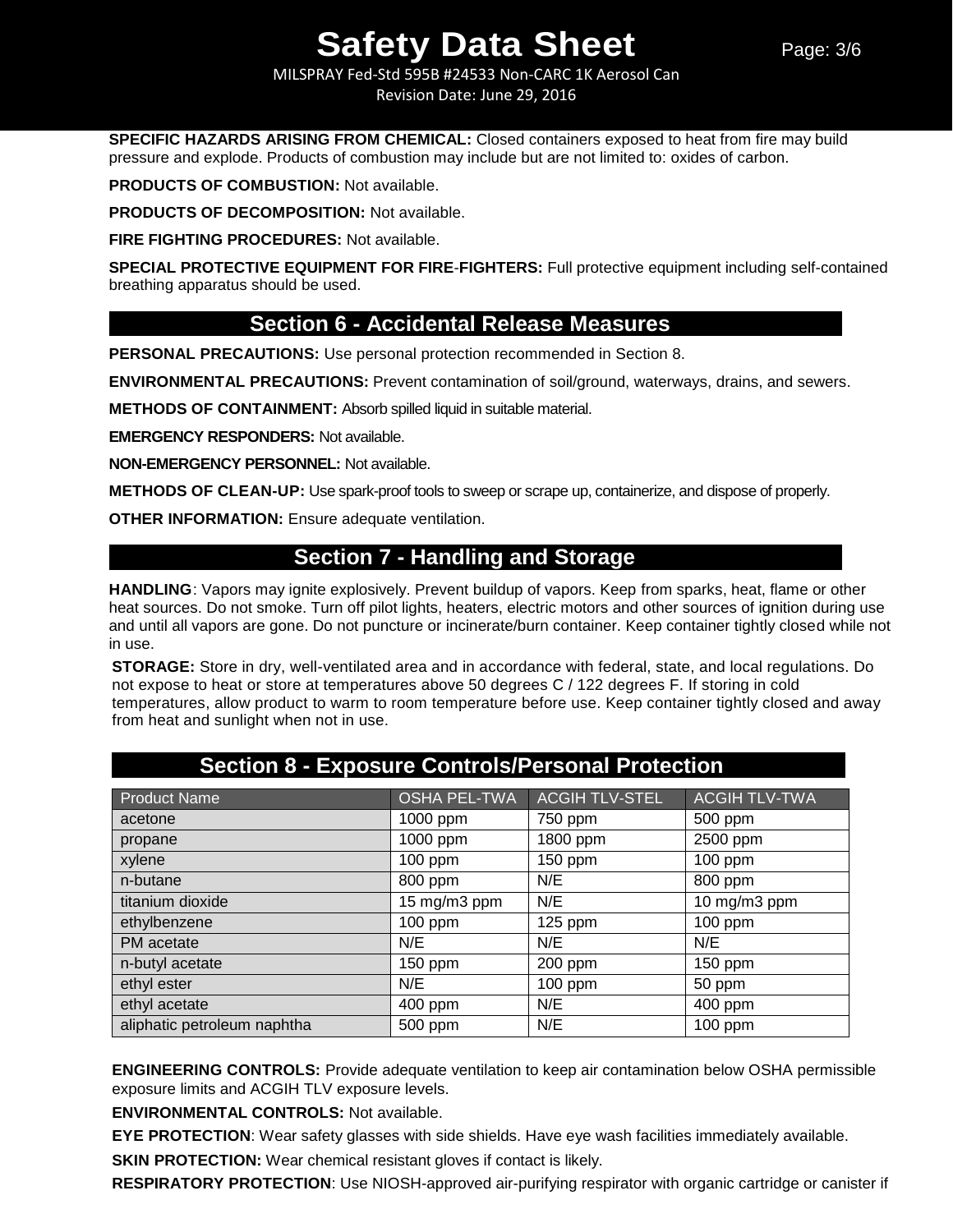MILSPRAY Fed-Std 595B #24533 Non-CARC 1K Aerosol Can Revision Date: June 29, 2016

Page: 4/6

exposure cannot be controlled within applicable limits with ventilation. **HYGIENE:** Not available.

## **Section 9 - Physical and Chemical Properties**

**PHYSICAL STATE:** Aerosol – Pressurized Liquid **COLOR**: See product identification **ODOR:** Solvent odor **ODOR THRESHOLD:** Not available. **pH:** Not available. **MELTING POINT**: Not available. **BOILING POINT:** Not applicable (pressurized mixture) **FLASH POINT:** <-18 degrees C (<-0.4 degrees F), c.c. **EVAPORATION RATE:** Faster than ether **FLAMMABILITY:** Not available. **UPPER/LOWER EXPLOSIVE LIMITS:** Not available. **VAPOR PRESSURE:** Not established. **VAPOR DENSITY:** Not established. **RELATIVE DENSITY:** 0.787 **SOLUBILITY:** Negligible **PARTITION COEFFICIENT:** Not available. **AUTO-IGNITION TEMPERATURE:** Not available. **DECOMPOSITION TEMPERATURE:** Not available. **VOC PERCENT BY WEIGHT:** 44.11 **HAPS PERCENT BY WEIGHT:** 11.35

**MIR NUMBER (EPA AND CA):** 1.191

## **Section 10 - Stability and Reactivity**

**STABILITY:** The product is stable under normal conditions.

**CONDITIONS TO AVOID:** Keep away from heat, sparks, and flames.

**INCOMPATIBLE MATERIALS:** Strong oxidizing agents.

**HAZARDOUS DECOMPOSITION PRODUCTS:** by fire - Carbon Dioxide and Carbon Monoxide

**POSSIBILITY OF HAZARDOUS REACTIONS:** Will not occur.

## **Section 11 - Toxicological Information**

**LIKELY ROUTES OF EXPOSURE:** Skin contact, Inhalation, Eye contact, Ingestion

#### **SIGNS AND SYMPTOMS OF EXPOSURE:**

**EYE:** Signs/symptoms may include significant redness, swelling, pain, tearing, cloudy appearance of the cornea, and impaired vision. **SKIN:** Signs/symptoms may include localized redness, itching, drying and cracking of skin. **INHALATION:** Intentional concentration and inhalation may be harmful or fatal. **INGESTION:** Signs/symptoms may include abdominal pain, stomach upset, nausea, vomiting and diarrhea.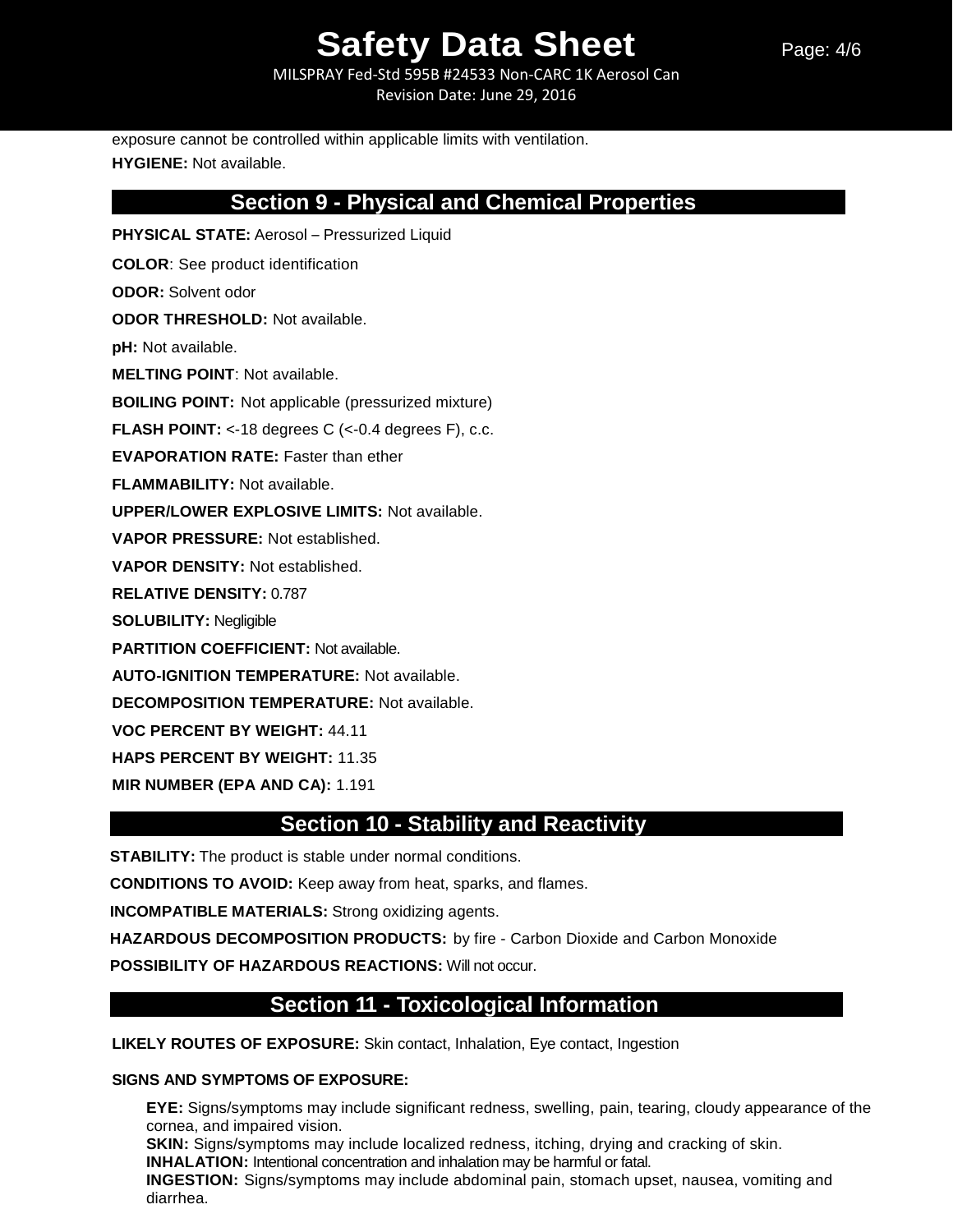MILSPRAY Fed-Std 595B #24533 Non-CARC 1K Aerosol Can Revision Date: June 29, 2016

#### **CHRONIC EFFECTS:** Not available

**TARGET ORGANS:** Central nervous system, kidneys, lungs, liver, eyes, skin, brain, respiratory tract, urinary tract, reproductive system, cardiovascular system

**CANCER INFORMATION:** Not available.

**CARCINOGENICITY:** Not available.

**DEVELOPMENTAL INFORMATION:** Not available.

#### **TOXICOLOGICAL DATA:**

| <b>Product Name</b>         | LD50 ORAL            | LD50 DERMAL             | <b>LD50 INHALATION</b> |
|-----------------------------|----------------------|-------------------------|------------------------|
| acetone                     | N/E                  | N/E                     | N/E                    |
| propane                     | 1000                 | 1800                    | N/E                    |
| xylene                      | $>3523$ mg/kg        | >4200 mg/kg             | $>20$ mg/L             |
| n-butane                    | N/E                  | N/E                     | N/E                    |
| * titanium dioxide          | N/E                  | N/E                     | N/E                    |
| * ethylbenzene              | N/E                  | N/E                     | N/E                    |
| PM acetate                  | $>5000$ mg/kg (rat)  | >5000 mg/kg (rabbit)    | $>10.8$ mg/l (rat) 6hr |
| n-butyl acetate             | $>10760$ mg/kg (rat) | $>14112$ mg/kg (rabbit) | $>21$ mg/l (rat) 4hr   |
| ethyl ester                 | N/E                  | N/E                     | N/E                    |
| ethyl acetate               | >4934 mg/kg          | >20000 mg/kg            | $>22.5$ mg/L           |
| aliphatic petroleum naphtha | N/E                  | N/E                     | N/E                    |

\*may cause cancer

## **Section 12 - Ecological Information**

#### **ENVIRONMENTAL EFFECTS:** Not available.

## **Section 13 - Disposal Considerations**

Dispose of container and its contents in accordance with federal, state, and local regulations. Do not puncture, incinerate, or place container in trash compactor.

| <b>Section 14 - Transport Information</b> |                         |                         |                         |  |
|-------------------------------------------|-------------------------|-------------------------|-------------------------|--|
|                                           | DOT (Ground)            | IATA (Air)              | IMDG (Water)            |  |
| <b>UN Number</b>                          | <b>UN1950</b>           | <b>UN1950</b>           | <b>UN1950</b>           |  |
| <b>Transport Hazard Class</b>             | 2.1                     | 2.1                     | 2.1                     |  |
| Packing Group                             | N/A                     | N/A                     | N/A                     |  |
| UN proper shipping name                   | Aerosols                | Aerosols, Flammable     | Aerosols                |  |
| <b>Hazard Label</b>                       | <b>Limited Quantity</b> | <b>Limited Quantity</b> | <b>Limited Quantity</b> |  |

No component of this product is a listed Marine Pollutant.

#### **SPECIAL PRECAUTIONS FOR USER:** Not available.

## **Section 15 - Regulatory Information**

#### **International Chemical Inventory**

All components of this product are listed on or exempt from the following inventories: TSCA (United States), CEPA/DSL (Canada), AICS (Australia), IECSC (China)

#### **SARA Section 313 Toxic Chemicals:**